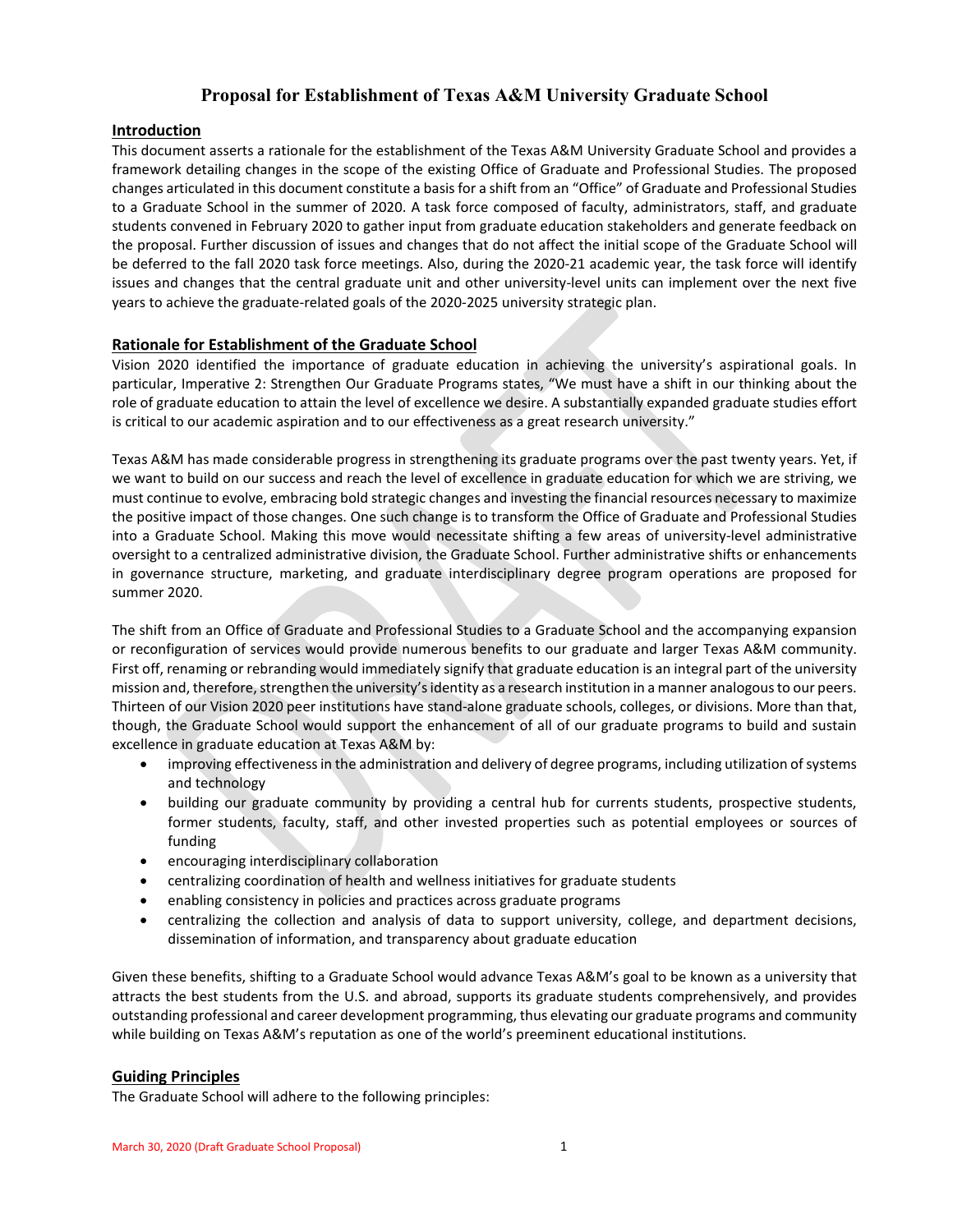- *Service and Excellence* the school exists to serve students, faculty, and graduate programs and advance excellence in graduate and professional education
- *A Student-Centered Approach* the school should be leading the implementation of student centered, optimal approaches for student success and well-being across programs
- *Faculty Governance* Faculty should retain a critical role in collective decision-making for graduate education.
- *Program Diversity* TAMU administers a wide variety of graduate programs, from professional and research programs to STEM and Humanities programs. Respect for differences of disciplines in best practices will be guide implementation of the school's strategies
- *Budgeting* The core of the school's budget should consist of funds currently allocated to the Office of Graduate and Professional Studies. Additional funding should come from new investments.

# **Proposed Graduate School Framework**

Section I below details proposed changes to be implemented in summer 2020. Section II lists current practices that will remain unchanged with the Graduate School assuming the responsibilities of OGAPS.

# **Section I: Proposed Changes**

- The work currently being overseen by the associate provost for graduate and professional studies will be transformed into the work of the graduate school.
- *Graduate Faculty* will be affiliated with the Graduate School.
- *Proposed changes to the Graduate Council:* (i) The Graduate Dean will remain a non-voting member and become the chair of the GC; and (ii) establish three new subcommittees: a master's and doctoral curricular review subcommittee, a first professional doctorate curricular review subcommittee, and a graduate policies and procedures subcommittee. The current time demand placed on the GC chair to review all materials and facilitate quality reviews by other GC members is excessive. Moreover, changes in department and college administrators over the past five years have resulted in frequent changes in GC chair and vice chair posts. Having the Graduate Dean serve as chair shifts the administrative burden from a faculty member, allows the faculty members on GC to focus on their operational responsibilities, and improves the consistency in committee operations. Several peer institutions employ this model.
- *Proposed changes to Graduate Program Directors:* (i) In order to attain more consistency for the position across graduate degree programs, the Graduate School and Graduate Council will work together to define a set of standard roles and responsibilities for GPDs; (ii) The Graduate School will hold regular meetings with GPDs to identify opportunities for improvement in graduate program procedures and operations and provide opportunities for GPDs to share their best practices; and (iii) The Graduate School will provide regular professional development for GPDs so they utilize best practices in graduate education and meet the diverse needs of their students. Also, the regular professional development sessions will provide opportunitiesto train new GPDs more quickly.
- The Graduate School will initiate a unified university-level *marketing and communication plan* to promote TAMU Graduate and Professional Studies across the U.S. and abroad, and invest in tools to strengthen engagement at university, college, department, and program levels with prospective students, current students, and alumni.
- *Proposed changes to Interdisciplinary Graduate Degree Programs:* It is critical that regular meetings occur between the A&EC and the IDP EC since most of the concerns articulated by faculty affiliated with doctoral IDP programs are related to policies and practices in academic departments such as access to GAT positions, student travel support, and faculty teaching assignments. Hence the Graduate School will assume responsibility for convening an annual meeting of the A&EC and EC for each IDP doctoral program to ensure that regular interactions occur to support the success of the IDP programs. Also, the IDP chair or a designee for each IDP program will serve on the GIC of their administrative college to keep intercollegiate faculty apprised of policy and procedural changes.

# **Section II: Current Practices which will continue with the Graduate School assuming the responsibilities of OGAPS.**

• **Graduate Unit and Leadership --** *Roles & Responsibilities:* The Office of Graduate and Professional Studies (OGAPS), led by the Associate Provost for Graduate and Professional Studies (APGPS), serves as the central unit responsible for graduate and professional studies at Texas A&M University. Once an applicant is accepted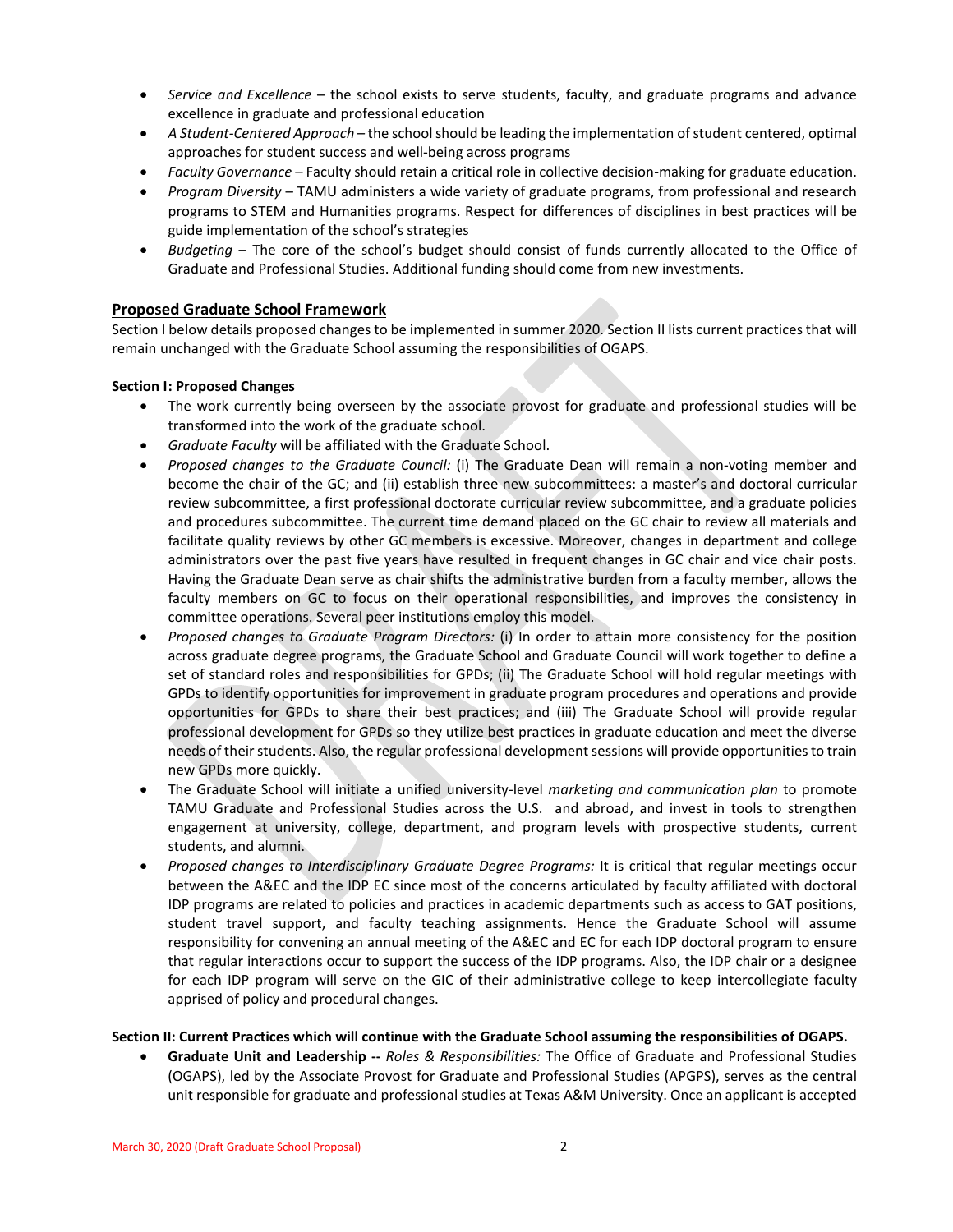into a graduate academic department, school, or college, OGAPS assists and facilitates the student's progress toward degree completion by maintaining all official records. OGAPS works directly with the GOC Deans (Associate Deans responsible for graduate studies in colleges) and Graduate Council to set minimal university guidelines, which all departments and colleges then use as a framework for operation, only setting more stringent standards when needed and appropriate. Clearance for graduation, including final reviews of theses, dissertations, and records of study, is performed by OGAPS. The Office of the Registrar is responsible for issuing diplomas and transcripts.

- **Academic Programs (Awards degrees) -** Texas A&M University awards degrees. Graduate degree programs are administratively housed in departments and colleges. OGAPS provides administrative oversight for all graduate certificates, and master's and doctoral degree programs.
- **Administration and Governance Structure for Graduate & Professional Studies -** Graduate and Professional Studies is governed by the following entities: President, Provost, Graduate Faculty, Faculty Senate, Graduate Council, Graduate Operations Committee, College Committees of Graduate Instruction, and Departmental Graduate Program Directors
	- o *Administration of Graduate and Professional Studies* -- The graduate faculty at Texas A&M University consists of the President, the Provost and Executive Vice President, the Associate Provosts, the Deans of all subject-matter colleges, selected Directors and properly qualified academic groups. Graduate faculty participate in the graduate degree programs of the University by serving on student advisory committees and teaching graduate courses.
	- o *Faculty Senate* -- Before submission to the President, the faculty senate reviews—and may initiate—the following related to graduate education: all university policies regarding curricula and instruction; academic standards for admission, standing, and graduation; and scholarships, honors and other forms of distinction.
	- o *Graduate Council (GC)* A reporting committee to the Faculty Senate, the GC reviews all curricular requests pertaining to graduate and professional academic programs, is responsible for the quality and development of graduate instruction and programs, and advises the Associate Provost for Graduate and Professional Studies on all graduate and professional program matters. The GC submits its recommendations to the Faculty Senate via the Executive Committee. The GC is composed of a representative from the graduate faculty of each College at Texas A&M with one member elected as chair. The Associate Provost for Graduate and Professional Studies is an Ex-Officio member.
	- $\circ$  Graduate Operations Committee (GOC) -- The GOC serves as an advisory body to the Associate Provost for Graduate and Professional Studies and provides a forum for the Associate Deans in each College to discuss issues/concerns of an operational nature. To resolve these issues/concerns, the GOC recommends actions or procedures that are as uniform as possible across Colleges. The GOC works very closely with the GC to coordinate all curriculum and policy guidelines.
	- o *College Committees on Graduate Instruction (GIC)* GICs are responsible for making recommendations concerning graduate course offerings, general policies on graduate instruction, and other matters pertaining to graduate studies in each college.
	- o *Graduate Program Directors(GPDs)* **–** Department Headstypically designate one or more graduate faculty or administrators to oversee their graduate degree program(s) and designates one to represent the department on its respective College Graduate Instruction Committee (GIC). There are no defined titles or roles and responsibilities for these positions.
- **Graduate Admissions and Recruitment -** The Office of Admissions facilitates the graduate application process including official admissions offers. Admission standards are established and decisions and discipline-specific recruiting are performed by faculty in departments and colleges. OGAPS performs recruitment to diversify the graduate student population.
- **Graduate Interdisciplinary Degree Program (IDP) Oversight and Operations –** Each graduate interdisciplinary degree program is overseen by a group of intercollegiate faculty, composed of graduate faculty from more than one discipline representing more than one college. Graduate IDPs typically reside administratively in the college and department of the chair of the intercollegiate faculty overseeing the IDP. According to University SAP 03.02.99.M1.01, annual reports will be submitted by the IDP Executive Committee (EC) to the Advisory and Evaluation Committee (A&EC) of Participating Department Heads for the program, who will ensure that